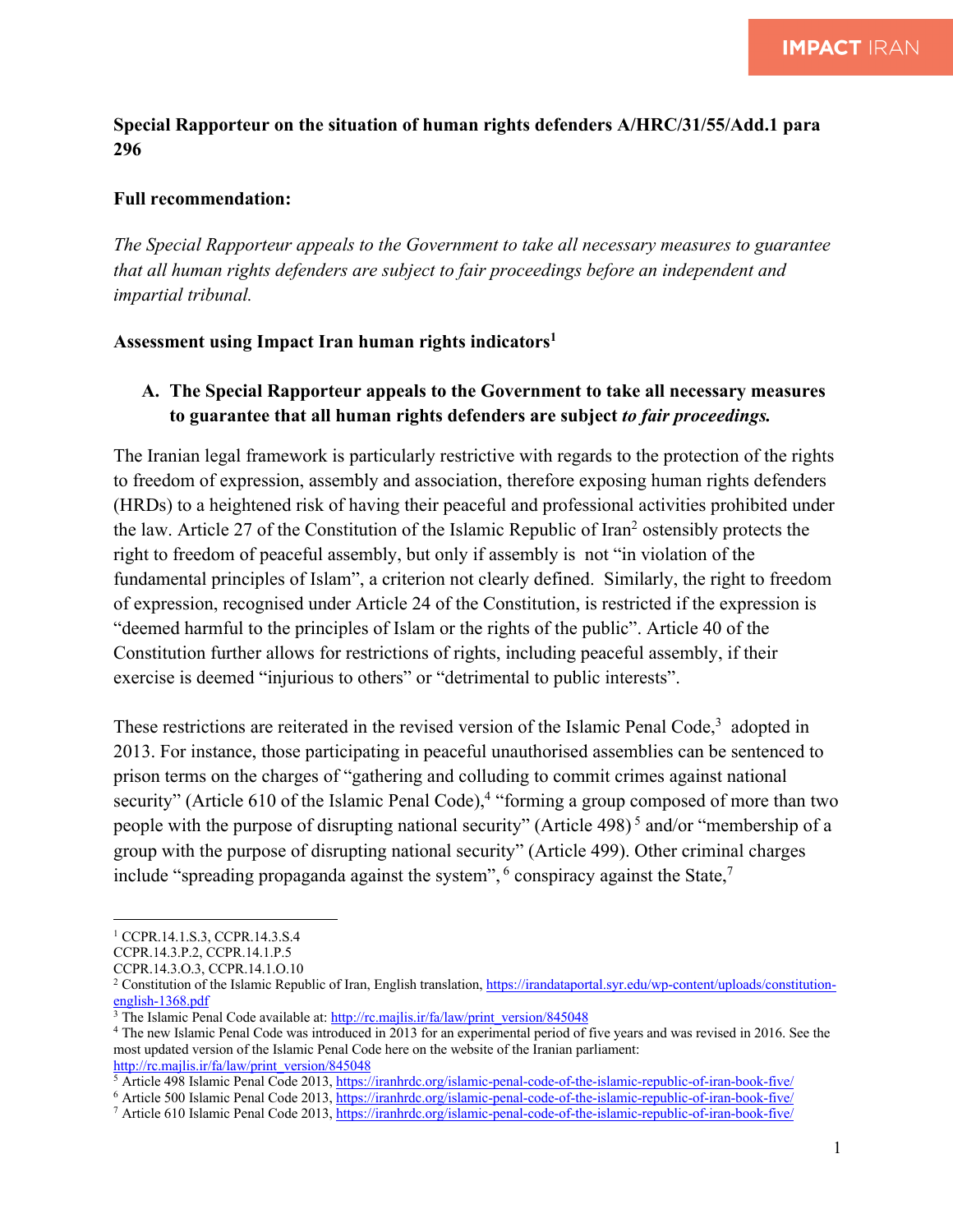encouragement to "violate public morals"  $\frac{8}{3}$ , as well as satire. Similar vaguely worded provisions criminalise acts such as swearing  $at^{10}$  or insulting<sup>11</sup> "the Great Prophet of Islam", as well as "sowing corruption on earth"<sup>12</sup> with the death penalty.

All the aforementioned restrictions fail to meet requirements of international standards, including the principles of legality and requirements that limitations must be necessary, proportionate and in pursuit of one of a limited number of narrowly-drawn legitimate aims.<sup>13</sup> Consequently, the current Iranian legal framework grants authorities' significant discretion to impose overbroad and vague restrictions on individuals' rights in contravention of the Iran's international human rights obligations. As freedom of expression, assembly and association are central to the work of HRDs, they are particularly exposed to the risk of facing criminal charges solely for the exercise of their peaceful professional work. Such risk is confirmed in practice, as Iranians authorities regularly rely on the Islamic Penal Code to prosecute HRDs.14

In addition to threats of criminalisation of peaceful dissent, the Iranian legal framework for legal procedures largely does not comply with international standards of fair trial and due process,<sup>15</sup> which leads to the application of harsh sentences following unfair trials.<sup>16</sup> One of the most telling examples of Iranian law failing to protect the right to a fair trial, as per Article 14 of the International Covenant on Civil and Political Right, is the lack of prompt access to legal counsel of one's choosing.

The guarantee of the right to legal defence and the right to choose a lawyer are enshrined in the Constitution<sup>17</sup> and the Code of Criminal Procedure of the Islamic Republic of Iran, which also permit the defendant to "demand the presence of a lawyer from the start of detention."18 However, in many reported cases, especially those relating to national security charges (which often concern HRDs), defendants have reported seeing their lawyer for the first time on the day

https://www.amnesty.org/download/Documents/MDE1327082016ENGLISH.PDF

<sup>&</sup>lt;sup>8</sup> Article 639 Islamic Penal Code 2013, https://iranhrdc.org/islamic-penal-code-of-the-islamic-republic-of-iran-book-five/

<sup>&</sup>lt;sup>9</sup> Article 700 Islamic Penal Code 2013, https://iranhrdc.org/islamic-penal-code-of-the-islamic-republic-of-iran-book-five/ <sup>10</sup> Article 262 Islamic Penal Code 2013, https://iranhrdc.org/english-translation-of-books-i-ii-of-the-new-islamic-penal-code/

<sup>&</sup>lt;sup>11</sup> Article 513 Islamic Penal Code 2013, https://iranhrdc.org/islamic-penal-code-of-the-islamic-republic-of-iran-book-five/

<sup>&</sup>lt;sup>12</sup> Article 286 Islamic Penal Code 2013.<br><sup>13</sup> Article 19, International Covenant on Civil and Political Rights

<sup>&</sup>lt;sup>14</sup> Joint submission to the Human Rights Committee 2020, ARTICLE 19, Small Media, Human Rights Activists in Iran Impact Iran, https://tbinternet.ohchr.org/Treaties/CCPR/Shared%20Documents/IRN/INT\_CCPR\_ICS\_IRN\_42315\_E.pdf <sup>15</sup> See more: Flawed Reforms: Iran's New Code of Criminal Procedure, Amnesty International, 2016,

<sup>16</sup> Abdorrahman Boroumand Center (ABC), Iran Human Rights Documentation Center (IHRDC) Impact Iran, Human Rights Activists in Iran, NGO submission to the Human Rights Committee, 2020,<br>https://tbinternet.ohchr.org/Treaties/CCPR/Shared%20Documents/IRN/INT CCPR ICS IRN 42313 E.pdf

 $\frac{17}{17}$  Article 35 of the Constitution of the Islamic Republic of Iran, English translation, https://irandataportal.syr.edu/wpcontent/uploads/constitution-english-1368.pdf

<sup>&</sup>lt;sup>18</sup> Articles 48 and 190, Code of Criminal Procedure of the Islamic Republic of Iran (2015) original version http://dotic.ir/print/5584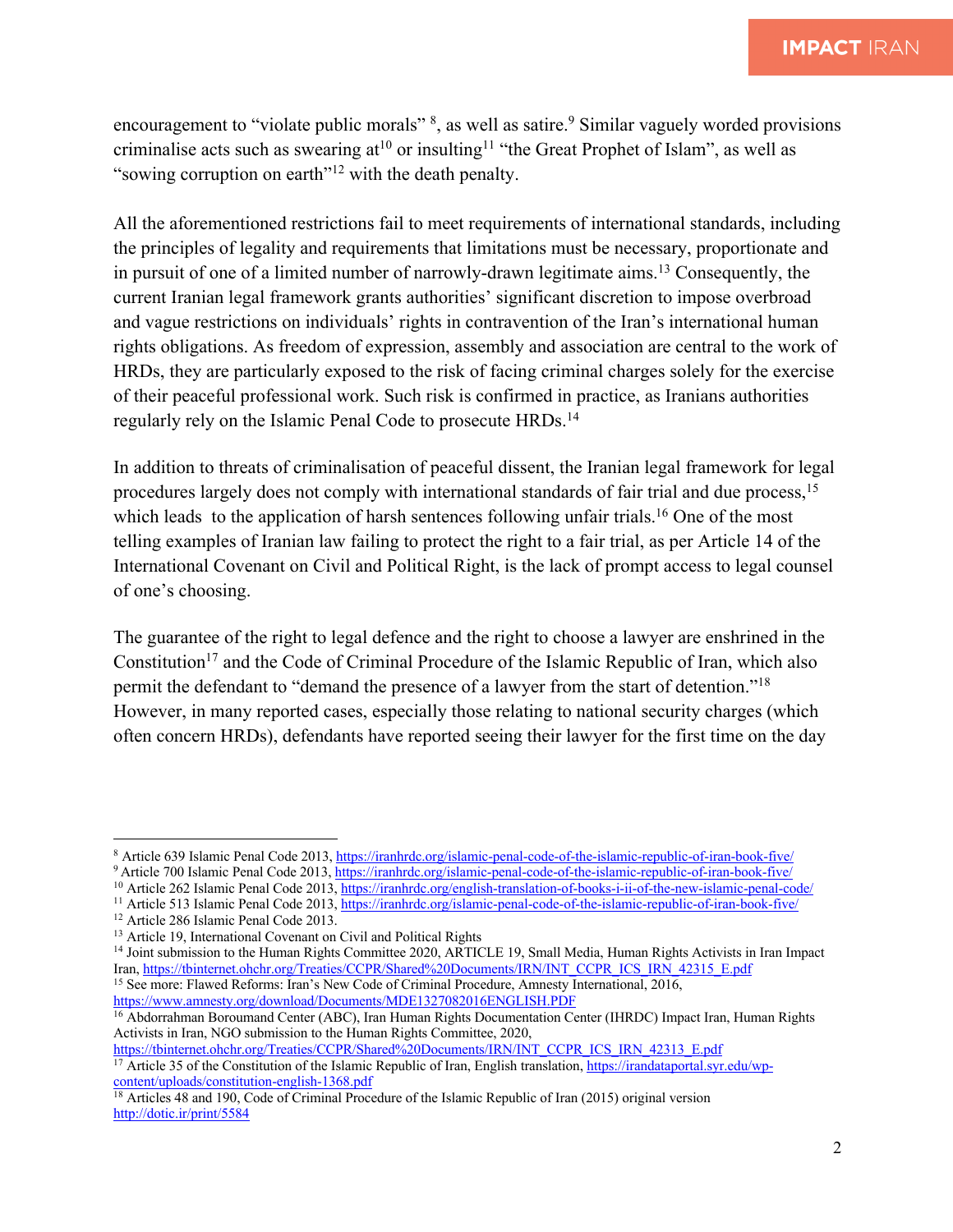of trial. 19 <sup>20</sup> Prisoners reportedly remained incarcerated without proper access to legal representation at all stages of their trial process and lawyers were reportedly denied timely access to their clients' legal files. <sup>21</sup> <sup>22</sup> <sup>23</sup> In May 2019, the Iranian legal and judicial parliamentary commission proposed an amendment to Article 48 of the Code of Criminal Procedure which would allow the prosecution to delay access to a lawyer for 20 days, with a possibility of extension to the whole duration of investigation, in cases related to national security and terrorism (charges often held against HRDs) or financial corruption.<sup>24 25</sup> Such amendment would further restrict access to legal counsel during the investigation phase. Yet, the Human Rights Committee has explicitly stipulated that the accused should be granted prompt access to legal counsel,<sup>26</sup> including during the pre-trial phase.<sup>27</sup>

Regarding the right to access legal counsel of one's choosing, a Note to Article 48 of the 2015 Criminal Code of Procedure 28 specifies that individuals facing charges for certain offences, including those relating to national security and organized crime (charges often held against HRDs), must select their legal counsel from among a limited list of lawyers approved and announced by the Head of the Judiciary at the phase of preliminary investigations.29 In 2018, the Judiciary published the list of approved lawyers, which included only 20 names for Tehran. However, many of the lawyers named are reportedly close to the security bodies or had paid to appear on the list after speaking to government officials, threatening due process and calling into question the independence and neutrality of the Judiciary.<sup>30</sup> As a consequence, the right to legal assistance of one's choosing, as protected under Article 14 of the International Covenant on Civil and Political Right, is particularly limited.

Defendants in national security cases are often denied access to a lawyer in the investigative stage of the judicial process. In the hundreds of cases of individuals arrested for political reasons

<sup>&</sup>lt;sup>19</sup> Joint submission to the Human Rights Committee from the Abdorrahman Boroumand Center, Iran Human Rights Documentation Center, Impact Iran, Human Rights Activists in Iran, 2020,

https://tbinternet.ohchr.org/Treaties/CCPR/Shared%20Documents/IRN/INT\_CCPR\_ICS\_IRN\_42313\_E.pdf

<sup>20</sup> HRW https://www.hrw.org/news/2016/03/24/iran-detainees-denied-fair-legal-representation

<sup>21</sup> HRANA https://www.en-hrana.org/arash-sadegh-golrokh-iraeis-lawyers-access-cases

<sup>22</sup> HRANA https://www.en-hrana.org/political-prisoner-denied-access-to-an-attorney

<sup>&</sup>lt;sup>23</sup> HRANA https://www.en-hrana.org/court-prevents-lawyer-accessing-files-five-sunni-prisoners

<sup>&</sup>lt;sup>24</sup> Abdorrahman Boroumand Center, https://www.iranrights.org/newsletter/issue/99

<sup>&</sup>lt;sup>25</sup> www.amnesty.org/en/documents/mde13/0379/2019/en/; https://www.amnesty.org/en/latest/news/2019/05/iran-proposed-lawrestricting-access-to-lawyer-would-be-crushing-blow-for-justice/

<sup>&</sup>lt;sup>26</sup> CCPR General Comment No.32 https://undocs.org/CCPR/C/GC/32

<sup>27</sup> HRC, Concluding observations on Georgia, CCPR/C/79/Add.75, para. 27, available at bit.ly/20caB7i; HRC, Concluding observations on the Netherlands, CCPR/C/NLD/CO/4, para. 11, available at www.refworld.org/docid/4aa7aa642.html

<sup>&</sup>lt;sup>28</sup> Code of Criminal Procedure of the Islamic Republic of Iran (2015) as referenced in the joint submission to the Human Rights Committee from the Abdorrahman Boroumand Center, Iran Human Rights Documentation Center, Impact Iran, Human Rights Activists in Iran, 2020,

https://tbinternet.ohchr.org/Treaties/CCPR/Shared%20Documents/IRN/INT\_CCPR\_ICS\_IRN\_42313\_E.pdf

<sup>&</sup>lt;sup>29</sup> The former CCP had conditioned the presence of a lawyer at the investigative stage on the permission of the judge in cases with a "confidential" aspect, cases where the presence of a party other than defendant would "corrupt" proceedings as determined by the judge, and in national security cases; See the March 17, 2017 report of the UN Special Rapporteur, Asma Jahangir, on fair trial in Iran (https://undocs.org/en/A/HRC/34/65)

<sup>&</sup>lt;sup>30</sup> "Iranian Lawyers Criticize Proposal to Deprive Defendants of Right to Choose Counsel," Human Rights Activists in Iran, June 6, 2018 (https://www.iranrights.org/library/document/3443)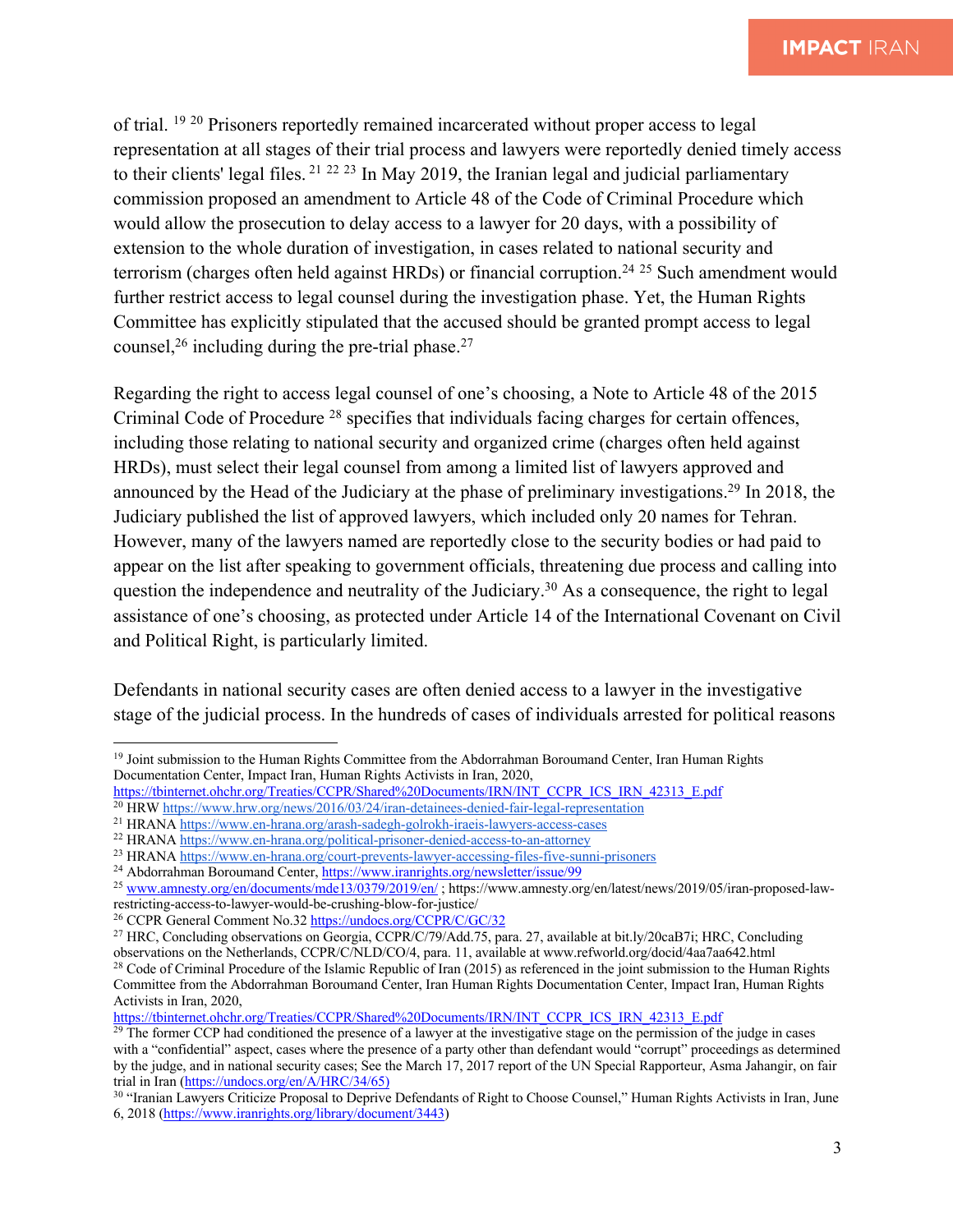or suspected for ordinary crimes that the Abdorrahman Boroumand Center has investigated, all detainees were interrogated without the presence of an attorney.<sup>31</sup> Reports have shown a pattern of cases where prisoners remain incarcerated without proper access to legal representation at all stages of their trial process. 3233

HRDs face a heightened risk of being prosecuted, sentenced on charges of national security, and subjected to legal procedures that regularly deny them access to legal counsel, among other violations of their right to fair trial. NGOs<sup>34</sup> and OHCHR<sup>35 36 37 38</sup> regularly report on cases of HRDs being sentenced solely for their peaceful activities and following unfair trials. <sup>39 40 41 42</sup>

# **B. The Special Rapporteur appeals to the Government to take all necessary measures to guarantee that all human rights defenders are subject to fair proceedings** *before an independent and impartial tribunal***.**

Proceedings related to charges concerned with national security, which often concern human rights defenders (HRDs), are tried before the Revolutionary courts of the Islamic Republic of Iran.

Revolutionary courts are among Iran's criminal courts listed under Article 294 of the new CCP (2015) and, according to Article 297, are to be established in the capital of each of the state's provinces.43 Revolutionary courts have jurisdiction over crimes against national and external security, *moharebeh* ("enmity against God"), *efsad-e fel-arz* ("corruption on earth"), *baghi*  ("armed rebellion against the state"),<sup>44</sup> "gathering and colluding against the Islamic Republic", armed activities, arson and "destruction and plunder of resources with the purpose of opposing the system", "insulting the founder of the Islamic Republic and the Supreme Leader", all

Islamic\_Republic\_of\_IranA4361.pdf

<sup>41</sup> See more: Iran Human Rights, https://www.iranhr.net/en/reports/23/

<sup>&</sup>lt;sup>31</sup> Abdorrahman Boroumand Center, joint submission to the Human Rights Committee from the Abdorrahman Boroumand Center, Iran Human Rights Documentation Center, Impact Iran, Human Rights Activists in Iran, 2020,

https://tbinternet.ohchr.org/Treaties/CCPR/Shared%20Documents/IRN/INT\_CCPR\_ICS\_IRN\_42313\_E.pdf 32 HRANA https://www.en-hrana.org/political-prisoner-denied-access-to-an-attorney

<sup>33</sup> HRANA https://www.en-hrana.org/arash-sadegh-golrokh-iraeis-lawyers-access-cases

<sup>34</sup> Human Rights Watch, https://www.hrw.org/news/2020/02/19/iran-environmentalists-unjust-sentences-upheld

<sup>&</sup>lt;sup>35</sup> OHCHR news, https://www.ohchr.org/EN/NewsEvents/Pages/DisplayNews.aspx?NewsID=24333&LangID=E

<sup>36</sup> OHCHR News, https://www.ohchr.org/en/NewsEvents/Pages/DisplayNews.aspx?NewsID=26543&LangID=E

<sup>&</sup>lt;sup>37</sup> OHCHR News, https://www.ohchr.org/EN/NewsEvents/Pages/DisplayNews.aspx?NewsID=26106&LangID=E

<sup>&</sup>lt;sup>38</sup> Report of the Special Rapporteur on the situation of human rights in the Islamic Republic of Iran, January 2020, https://www.ohchr.org/Documents/Countries/IR/Report\_of\_the\_Special\_Rapporteur\_on\_the\_situation\_of\_human\_rights\_in\_the\_

<sup>&</sup>lt;sup>39</sup> See more: Abdorrahman Boroumand Center, https://www.iranrights.org/projects/timeline

<sup>&</sup>lt;sup>40</sup> See more : ARTICLE 19, Small Media, Human Rights Activists in Iran, Impact Iran, Human Rights Committee, 129<sup>th</sup> session (Geneva) 29 June – 24 July 2020,

https://tbinternet.ohchr.org/Treaties/CCPR/Shared%20Documents/IRN/INT\_CCPR\_ICS\_IRN\_42315\_E.pdf

<sup>42</sup> See more: Iran Human Rights Documentation Center, https://iranhrdc.org/controlled-and-pursued-labor-activism-incontemporary-iran/

<sup>&</sup>lt;sup>43</sup> Iran Human Rights Documentation Center, https://iranhrdc.org/amendments-to-the-islamic-republic-of-irans-code-of-criminalprocedure-part-1/

<sup>&</sup>lt;sup>44</sup> Defined under Articles 279 to 285 and Articles 286 to 288 of the Islamic Penal Code (2013), Iran Human Rights Documentation Center, https://iranhrdc.org/english-translation-of-books-i-ii-of-the-new-islamic-penal-code/